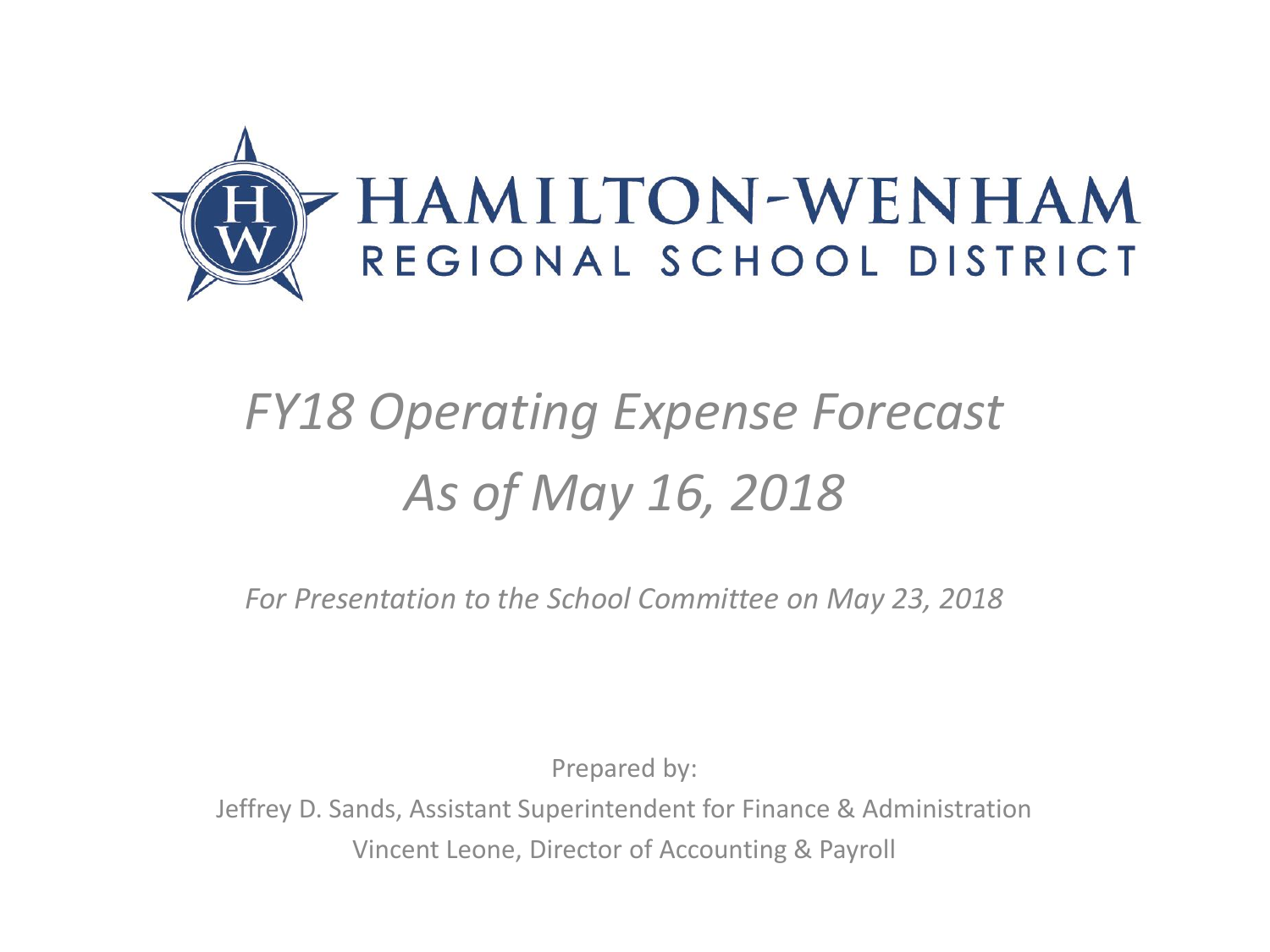

## FY18 Operating Expense Forecast (after Offsets) Overview & *Key Assumptions*

- **Salary Costs** 
	- Incorporates Actual Costs through 05/16/18 plus all known encumbrances.
	- Includes forecasted values for all Costs not automatically encumbered through June 30, 2018 including; long term substitutes, daily substitutes, overtime, etc.
- Operating Costs
	- Incorporates Actual Costs through 05/16/18 plus all known encumbrances.
	- Includes forecasted values for all Costs not automatically encumbered through June 30, 2018 including; school discretionary spending; transportation, out-of district tuition, maintenance, technology, etc.

We are currently Forecasting to end the year \$9,000 or 0.03% favorable to Budget.